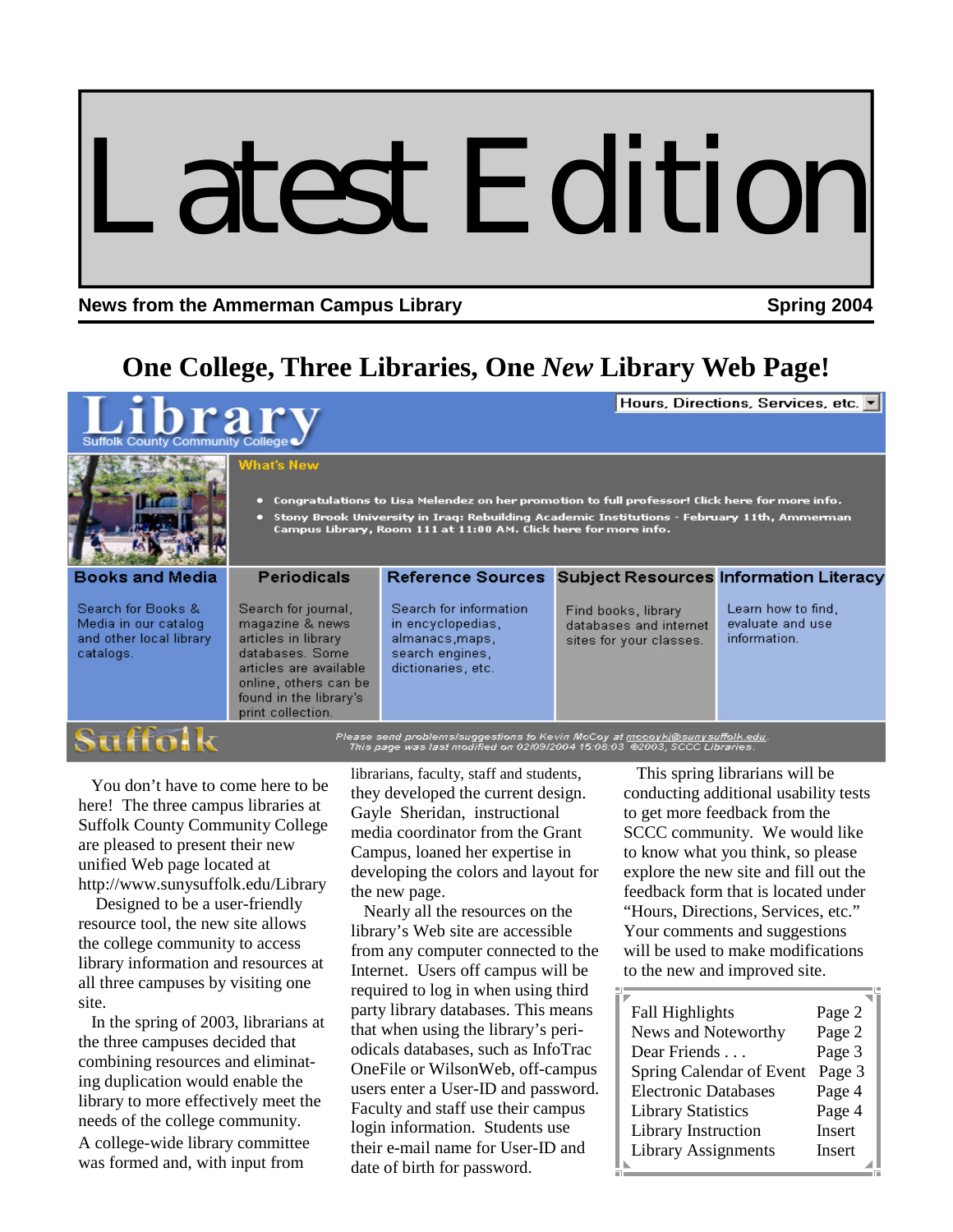# *Library Highlights—Fall 2003*

### **Patron Confidentiality**

 On September 26, 2003, Suffolk County Community College hosted the DASL-sponsored lecture, "Patron Confidentiality in a post 9/11 World."

 Guest speaker Tracy Mitrano spoke about the impact of the USA PATRIOT ACT, the Homeland Security Act, the proposed Domestic Enhancement and Security Act (PATRIOT ACT II), and the Total Information Awareness (TIA) Program on patron confidentiality in libraries. Ms. Mitrano is the policy advisor and director of the University Computer Policy and Law Program for the Office of Information Technologies at Cornell University. She has a doctorate in American history from Binghamton University and a law degree from Cornell Law School. In the fall of 2002, she was a panelist in the ARL-sponsored teleconference, "Safeguarding Our Patrons' Privacy: What Every Librarian Needs to Know about the USA PATRIOT ACT and Related Anti-Terrorism Measures."



### **Film Series**

 On November 5 and November 19, 2003, the Ammerman Library Film Series featured two films, *Hidden Warriors: Women on the Ho Chi Minh Trail* and *Happy Ever After*.

 *Hidden Warriors: Women on the Ho Chi Minh Trail* is a documentary, co-produced by American and Vietnamese teams, that tells the stories through interviews and archival footage, of North Vietnamese women who defended the Ho Chi Minh Trail after 1965. A discussion with director and producer Karen Turner followed the film screening.

 *Happy Ever After* is a film directed by SCCC English Professor Anthony DiFranco. The movie focuses on private eye Frank Lupo who is working on a department store pilferage case. Things get sticky when he is forced to make a choice between two beautiful women, two sides of himself, and two destinies. Following the movie, Professor DiFranco discussed his latest film.

### **MEDIA SERVICES REMINDER**

**For questions or requests regarding Smart Carts or Smart Cart instruction, please call Classroom Media Services at 451-4189.**

# *News and Noteworthy . . .*

### **New Computers in the Reference Department**

 During the wintersession, the library happily welcomed 25 new computers to the Reference Department. One of the new machines is handicapped accessible, equipped with a 19" monitor and height-adjustable table. Through each workstation's Internet connection, students can access the library catalog to locate books, search databases for journal articles, or use the Internet to complete classroom assignments. The computers are networked to three black and white laser printers and one color printer.

### **New Microfilm Readers**

 Two microfilm scanners that arrived over winter break are up and running. This state-of-the-art equipment allows users to view either microfilm or fiche and to print images to attached laser printers. The microfilm scanners are slated to be connected to PCs, which will facilitate e-mailing microfilm documents between campuses and to individual users' e-mail accounts.

### **Preparing for Migration**

 As part of a SUNY-wide initiative, SCCC libraries will be migrating to a new library management system called Aleph. During the spring 2004 semester, the library will be getting ready for the conversion to the new system that manages circulation, cataloging, acquisitions, and other library-related tasks. What does this mean to you? The most obvious difference will be seen after the conversion has been completed and the new catalog is available for searching. The catalog will have a new look, and search features will be more powerful and sophisticated than the current catalog. The new system will give the user an online account where he/she can access his/her personal library records, renew materials and place hold requests. All SUNY institutions will convert to Aleph, and users will be able to search across these catalogs and request materials from any SUNY campus.

### **Library to House New Holocaust Collection**

 The Ammerman Library is proud to announce that it will permanently house *The Suffolk Center on the Holocaust, Diversity & Human Understanding***,** a collection of artifacts, photographs and books depicting the Nazi criminal acts against the Jewish people. Collected and donated by Mr. Andrew Liput, the collection serves as an educational tool to inform the community about atrocities committed against humans and highlights the need for inter-cultural communication and understanding. Future exhibits will feature other examples of human suffering that further illustrate the importance of human rights and tolerance. Located on the second floor of the library, the exhibit will be opening during the spring 2004 semester.

### **Student Intern**

 The library staff welcomes Ann Fuchs, who will serve as an intern this semester. Ms. Fuchs is a student in her final semester at Queens College Graduate School of Library and Information Studies and is a part-time library trainee in the Adult Services Department at Longwood Public Library. She received her B.A. in English from Franklin and Marshall College.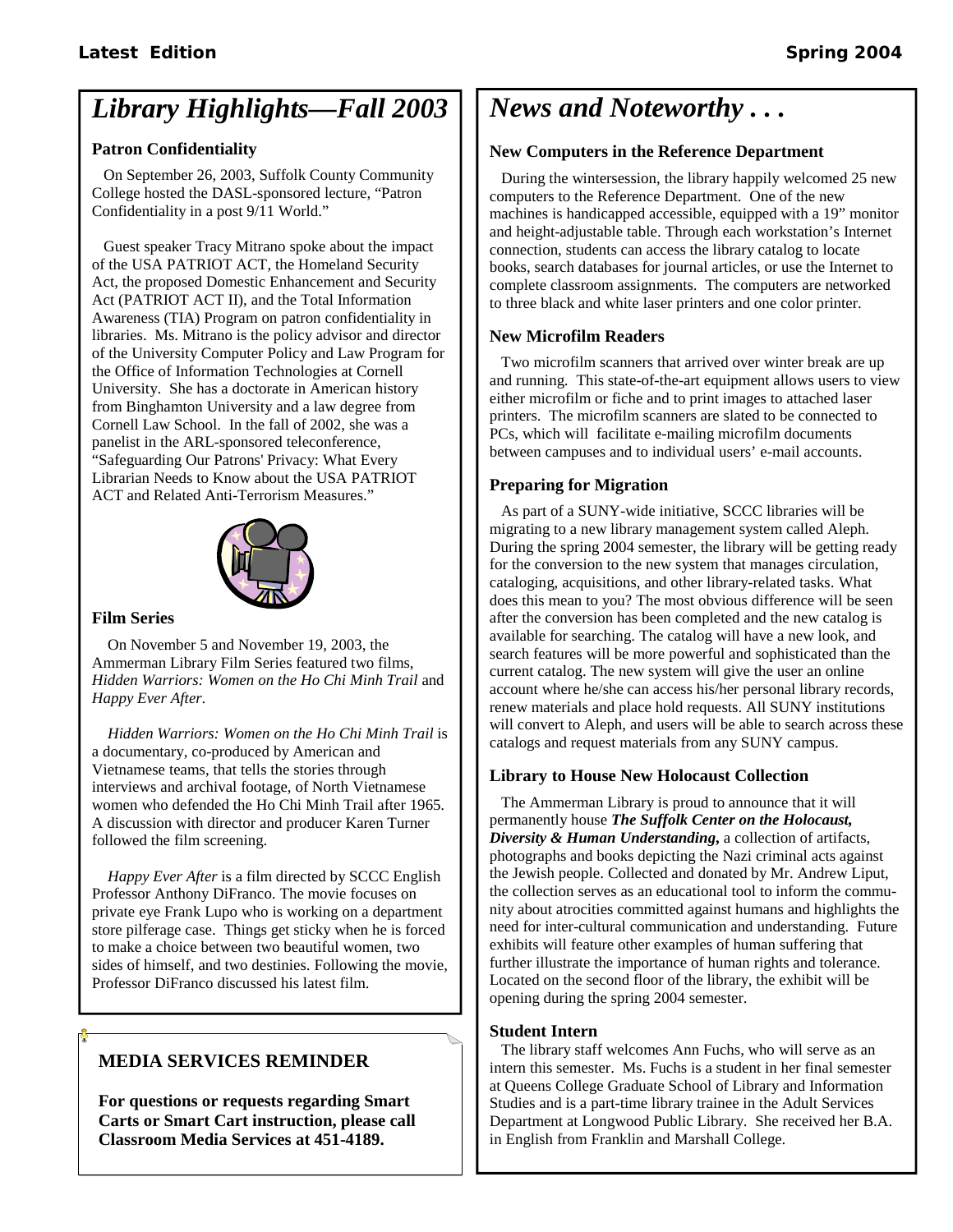# Dear Friends . . .

Welcome back and Happy New Year.

 The library staff and faculty are pleased to return with more energy and plenty of programs and news. I am sure that you have noticed the library's new Web page. This is the result of a college-wide library effort. Librarians from our three campuses collaborated in harnessing their know-how to produce this very orderly, clear and easy to use library Web page. I urge all of you to use it, and let us know your comments to better serve your information and academic needs.

nſ

 The library is now the host to a very valuable collection. This collection is called *Holocaust, Diversity and Human Understanding,* and I am certain that you agree that this is enriching our curriculum and resources. We are looking forward to its introduction to the college and to the community on April 18, 2004.

 As you read this newsletter, I want to bring to your attention how the library is serving our college community. From the sheer number of library information literacy courses taught this past fall, to the number of circulated books, periodicals, and media materials, as well as our classroom media services, we are delighted that the library is a full partner in this cherished academic endeavor. Please continue to visit your library and keep asking us for more information and services. This spring we will continue diligently to contribute in enriching our college academic, cultural and social life. Have an excellent spring semester.

### **Hedi BenAicha, Associate Dean of Libraries**



# *Calendar of Events Spring 2004*

### **Writers' Café Series — Begins February**

The library will begin its second year of the *Writers' Café Series* this spring. The lecture series gives writers an opportunity to discuss their works with members of the community. In April guest speakers include John Westermann, author of *Exit Wounds*, and Louisa Thomas Hargrave, author of *The Vineyard: The Pleasures and Perils of Creating an American Winery.* Details and updates on dates, times and additional speakers will be posted to the "What's New" section of the library's homepage. Visit us at http://www.sunysuffolk.edu/Library

### **Plagiarism Workshop — March 10**

**Plagiarism: What's a Prof. to Do?** The Problem. Prevention. Detection. Papermills. Assignment Design. Resources. Faculty Guide. . . and more. Join us Wednesday, March 10 at 11 a.m. in Room 111 of the Huntington Library for a presentation and discussion of the issues.

### **Plagiarism Workshop — March 10**

**Plagiarism: What's a Student to Do?** A workshop designed to teach students what plagiarism is, why it's wrong, and how to avoid it by citing sources properly. Join us Wednesday, March 10 at 11 a.m. in Room 112 of the Huntington Library for this workshop.

### **Copyright Workshop — March 17**

Do you use a variety of materials, such as slides, music, or film, created by someone else in your classroom? Have you placed photocopies, CDs, or software on reserve in the library? Do you teach a distance education course? Are you

concerned about copyright infringement? The library will be running an *Introduction to Copyright* workshop designed to explain what copyright is, what can and cannot be copyrighted and what copyright protects. An overview of fair use and guidelines for fair use for educational multimedia for instructors will also be discussed. Join us on Wednesday, March 17 at 11 a.m. in Room 112 of the Huntington Library.

### **Smackdown in the Library! — April 21**

ไคมบำใช้มาบำใกลมำเป็นมาบำ

Students, faculty, and staff are invited to participate in the 4th Annual Poetry Smackdown sponsored by the Office of Campus Activities, the Huntington Library at Ammerman and the English Department. The smackdown, a celebration of National Poetry Month, will be held in Room 111 of the library on Wednesday, April 21, 2004, from 10:45 am - 12:15 pm. Poets that perform original pieces of poetry will be eligible for prizes. For those of you who would like to participate but are too shy to share your own work, you're invited to recite your favorite poem. Special guest judges will be announced! For more information, contact Deborah Provenzano at x4183.

### **My Little Skinny Gay Wedding — May 5**

Robert Vitelli, director of Education, Training and Policy of Long Island Gay and Lesbian Youth (LIGALY) and adjunct professor at Nassau Community College, will be a guest speaker at the library on Wednesday, May 5, 2004, in Room 111 during common hour, 11:00 a.m. – 12:30 p.m. Mr. Vitelli will discuss the cultural and social aspects of gay marriages and civil unions. The discussion will be followed by a question and answer session.

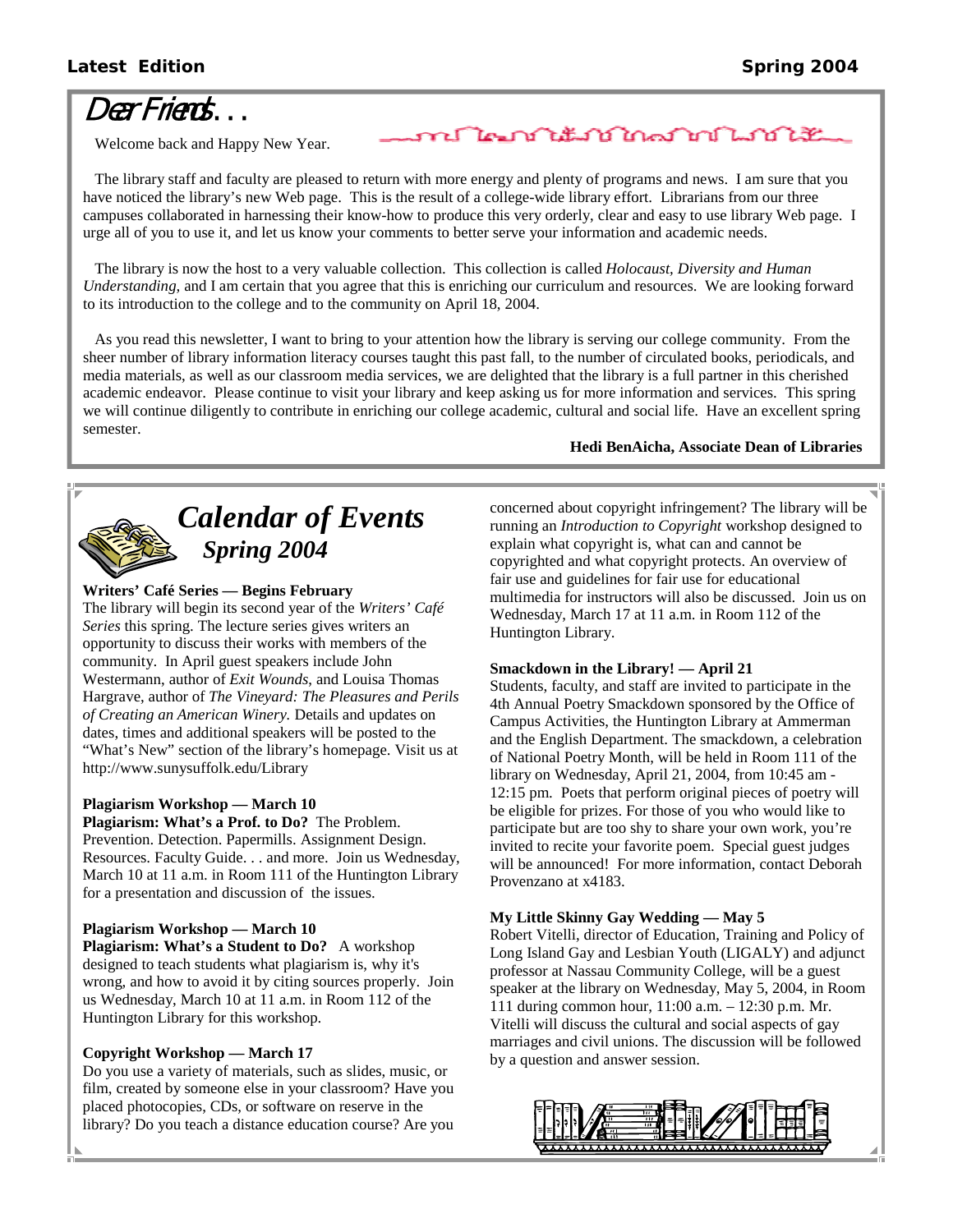## **Ammerman Campus Library**

**Hedi BenAicha Associate Dean of Libraries** 

Kathleen Alfred, Secretary

### **Reference Librarians**

Sue DeMasi Jennifer Farquhar Krista Gruber Lisa Meléndez Deborah Provenzano Marya Shepherd Rebecca Turner

Rita Brasen, Reference Secretary

### **College-wide Library Technical Services Office**

Carole Gambrell Kevin McCoy Regina McEneaney

### **Phone Numbers**

Reference: 451-4830 Circulation: 451-4170

### **Newsletter Editors**

Marya Shepherd 451-4168 Rebecca Turner 451-4752

### **Spring 2004 Day/Evening and Weekend Hours**

Mon.-Thurs.: 8 a.m. – 10 p.m. Friday: 8 a.m. – 6 p.m. Saturday: 8:30 a.m. – 4 p.m.

# **Electronic Databases**

 Several core databases—Applied Science & Technology, Art, Biological & Agricultural Index, Business, Education, General Science, Humanities, Index to Legal Periodicals and Books, Library Literature and Information Science, Readers' Guide, and Social Sciences—are no longer available through our FirstSearch subscription. A new product, **Wilson OmniFile Full Text, Mega Edition** now supplies the library with access to these databases. Over 3,500 titles are abstracted; of these, 1,300 are peer-reviewed with over 1,700 available as full text. Indexing and abstracting coverage begins in 1982 and 1984 respectively, with full text beginning in 1994.

**To search OmniFile**, begin at the library's new home page. Click on **Periodicals**, then click on the **WilsonWeb** icon located on the far right. The Advanced Search mode, which appears by default, allows you to search one or more databases simultaneously while limiting by a number of parameters. When you use the All-Smart Search, all search terms are automatically truncated. You need not enter symbols for word stems or individual characters. Note that if you opt for the basic search (left side bar), you lose access to all limiting features, such as dates, full-text, and peer-reviewed options.

 $\mathbf{m}$   $\mathbf{m}$   $\mathbf{m}$ 

Explore **Gale Virtual Reference Library** (GVRL) — a collection of electronic reference materials (eBooks), such as encyclopedias, almanacs, directories, handbooks, and more. GVRL covers a variety of subject areas from the arts to law, medicine, and the social sciences.

Go to the "Reference Sources" section of the library's home page and click on the Gale Virtual Reference Library icon.

# **Facts and Figures for Fall 2003:**

| People who came to the library:                       | approx. 100,000 |
|-------------------------------------------------------|-----------------|
| People who logged in to library databases (total):    | 51,904          |
| from off campus                                       | 27,464          |
| from <i>on</i> campus                                 | 24,440          |
| <b>Books:</b>                                         |                 |
| Books ordered:                                        | 1,085           |
| Books checked out:                                    | 3,903           |
| Books the library borrowed through interlibrary loan: | 149             |
| Books our library lent to other libraries:            | 161             |
| <b>Reserve materials checked out:</b>                 | 410             |
| <b>Periodicals:</b>                                   |                 |
| Periodicals checked out:                              | 5,081           |
| Journal articles received through interlibrary loan:  | 44              |
| Journal articles supplied to other libraries:         | 60              |
| Media:                                                |                 |
| Classroom Media Services equipment requests:          | 2,020           |
| <b>Smart Cart Requests:</b>                           | 343             |
| <b>Library Instruction:</b>                           |                 |
| Library Instruction Classes (total):                  | 174             |
| OS15/20 classes                                       | 81              |
| Subject Specific classes                              | 93              |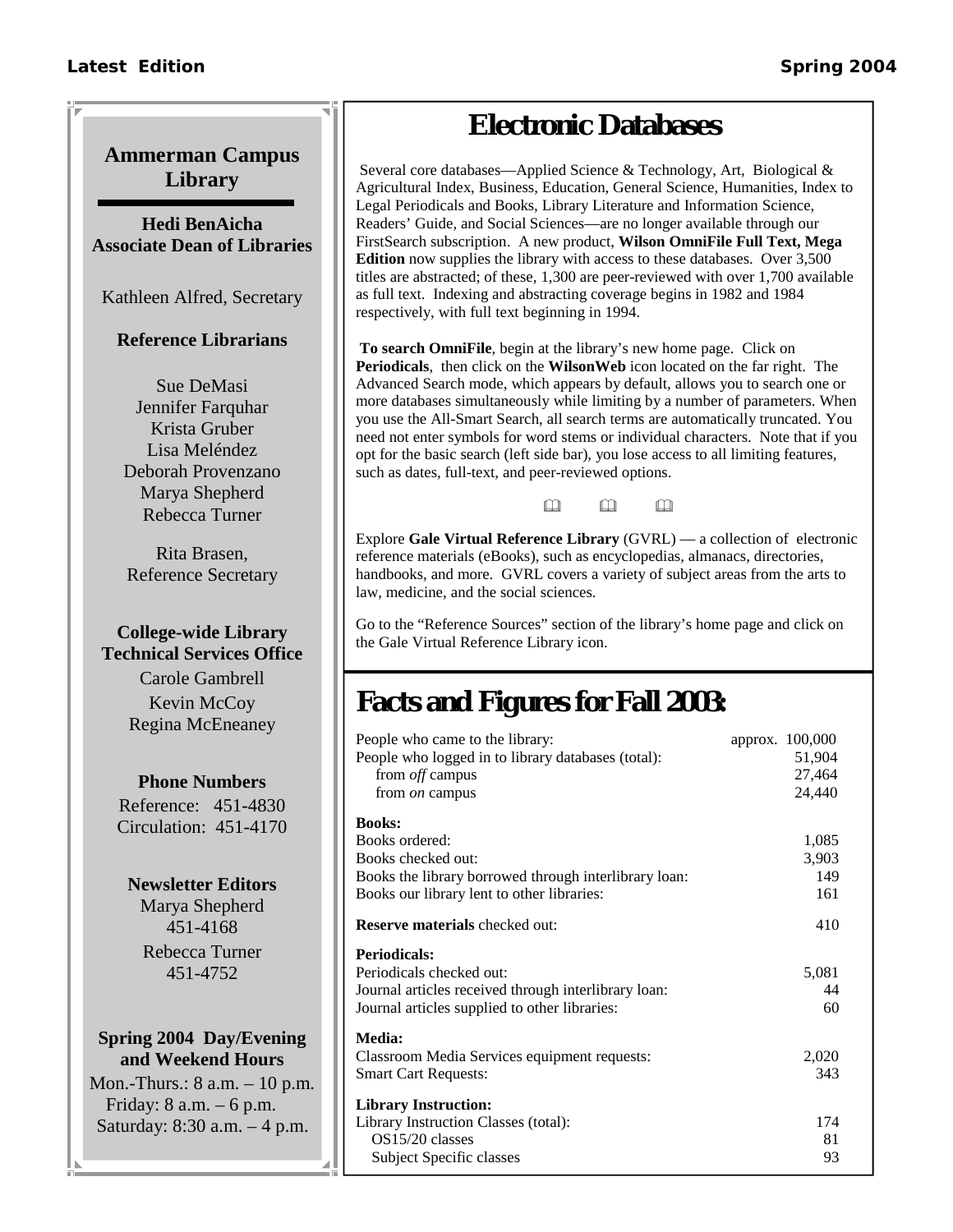# **If We Teach It, They Will Come: Library Instruction Works!**

During the fall 2003 semester, library faculty helped students navigate diverse resources by teaching 174 library instruction classes and workshops. In addition to providing 81 OS15/20 classes with an overview of the basic tools necessary to search the library's catalog and general databases, 93 subject-specific classes were taught.

Building on the basics covered in the OS sessions, subject-specific classes teach students advanced search strategies for finding and evaluating materials that satisfy their research needs. Recent examples of classes that have incorporated full-text databases into assignments are HM46's use of *GenderWatch*, as well as various communications classes using Opposing Viewpoints. A specially designed orientation for incoming nursing students introduces them to resources in their field, such as the *Cumulative Index to Nursing and Allied Health* database. With the library subscribing to over 60 databases, opportunities abound for incorporating them into class projects.

Classes coming into the library for instruction often include hands-on research time. It is our experience that after having had personal contact with a librarian, many students return for more in-depth assistance. These learning opportunities contribute to the acquisition of information literacy skills that are necessary to critically evaluate the staggering amount of information in today's world.

### **TIPS FOR GETTING THE MOST OUT OF LIBRARY INSTRUCTION**

- Arrange for a library instruction class tailored to the class's research needs.
- Collaborate in advance with the librarian conducting your session.
- Ensure that each student has a topic prior to the library session.
- Avoid approving vague or very broad topics, e.g., "women in America."
- Follow the library instruction session with a class discussion of your students' experiences in the library. Assess your students' learning, and communicate both problems and successes to the librarian who gave the instruction.
- Consider a follow-up hands-on workshop to reinforce the strategies covered during the instructional session.

If you would like to schedule a library instruction class, please contact Rita Brasen at x4181. If you would like more information about incorporating databases and other resources into assignments, please contact Lisa Melendez at x4171 or melendl@sunysuffolk.edu.